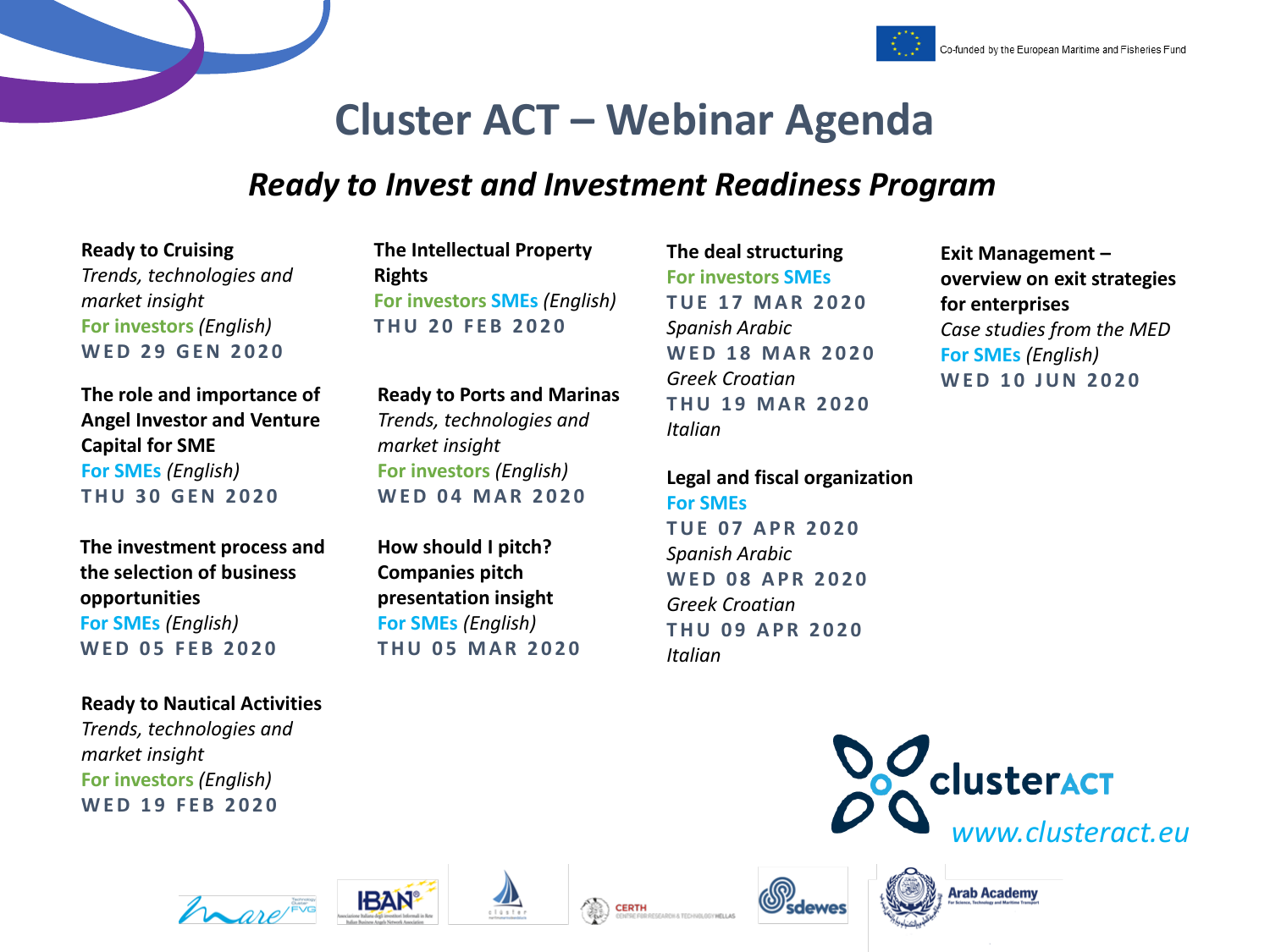



#### **Ready to Nautical activities**

*Trends, technologies and market insight*  **For investors** *(English)*

**WED 19 FEBRUARY 2020, 16:00-17:00 CET (Rome, Stockholm, Berlin)** Registration link <https://attendee.gotowebinar.com/register/2825109770112026379>

Nautical activities are becoming even more diffused all over the world with large diffusion of sailing and motor yacht and developments in touristic ports and marinas. This process is closely progressing with technical requirements for boats and marinas but at the same time with strong implications in terms of pleasure accommodation and technology developments. The webinar will overlook the current scenario highlighting the main trends of the market together with key topics considered by the different market players.

Stefano Pagani Isnardi - head of the research unit at Confindustria Nautica, the Italian marine industry association, a non-profit organization for the development and promotion of the boating sector, as well as encouraging knowledge about the sea and *boating tourism.*

The webinar is organized in the framework of the Cluster ACT project, funded by the EASME EMFF and tailored to support investments in the maritime sector in the Mediterranean.









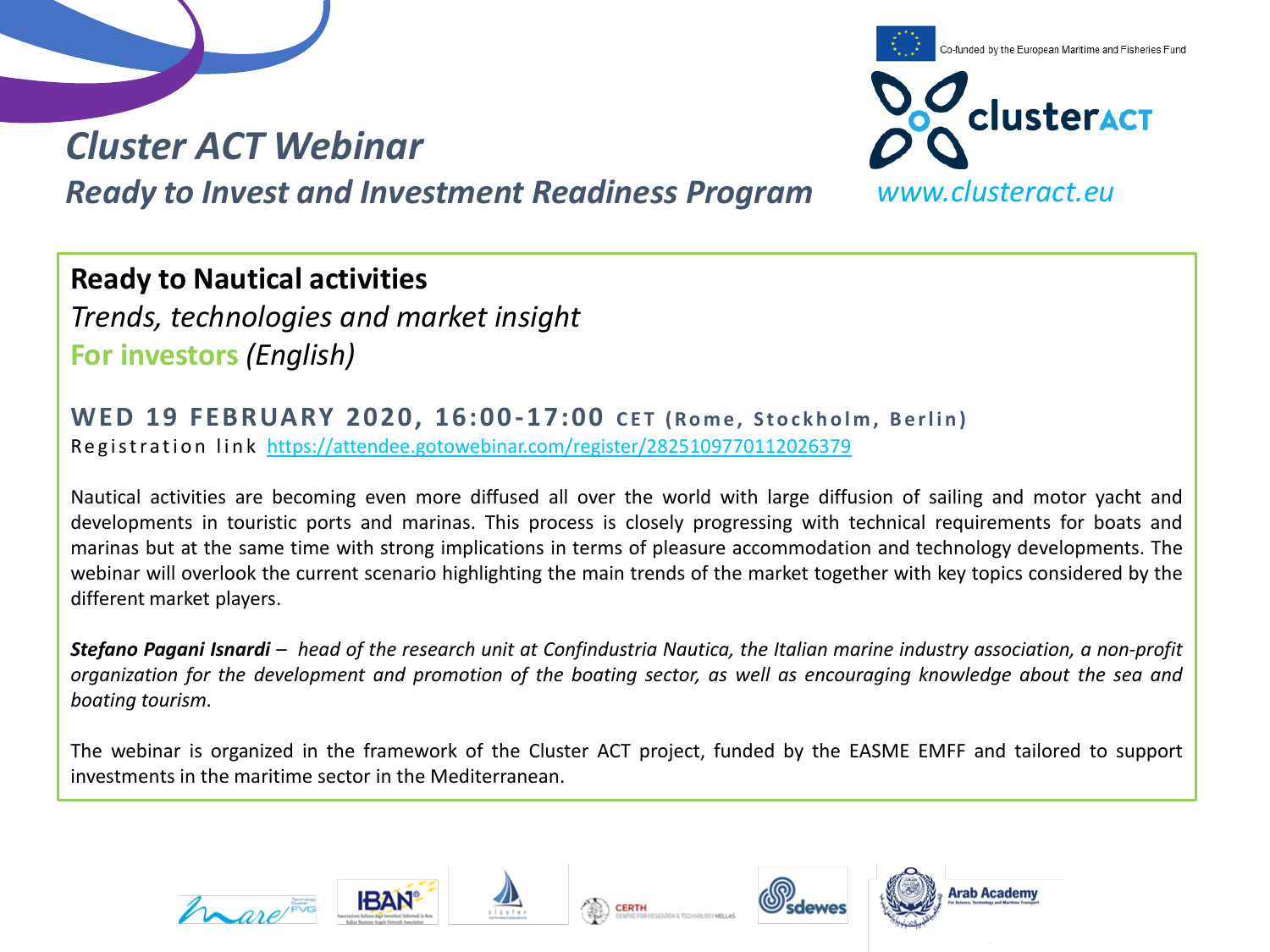



**The intellectual property rights For investors SMEs** *(English)*

**THU 20 FEBRUARY 2020, 16:00-17:00 CET (Rome, Stockholm, Berlin)** Registration link <https://attendee.gotowebinar.com/register/688578357436461835>

Intellectual property rights are a primary issue in relation to technologies and innovation. They involve both production and technology chains and are applied to product, process and service innovation. The webinar provides an insight on intellectual property rights and deepens protection of industrial property in terms of protection of innovation in development of new products and technologies and in the first investment phase of a start-up life

Davide Petraz - GLP Experienced professional in the field of intellectual property provides counsitancy on patents, trademarks and designs and covers all aspects of intellectual property, Contract professor at the University of Trieste, is a member of several *committees and associations at national and international level operating in the field of intellectual property*

The webinar is organized in the framework of the Cluster ACT project, funded by the EASME EMFF and tailored to support investments in the maritime sector in the Mediterranean.









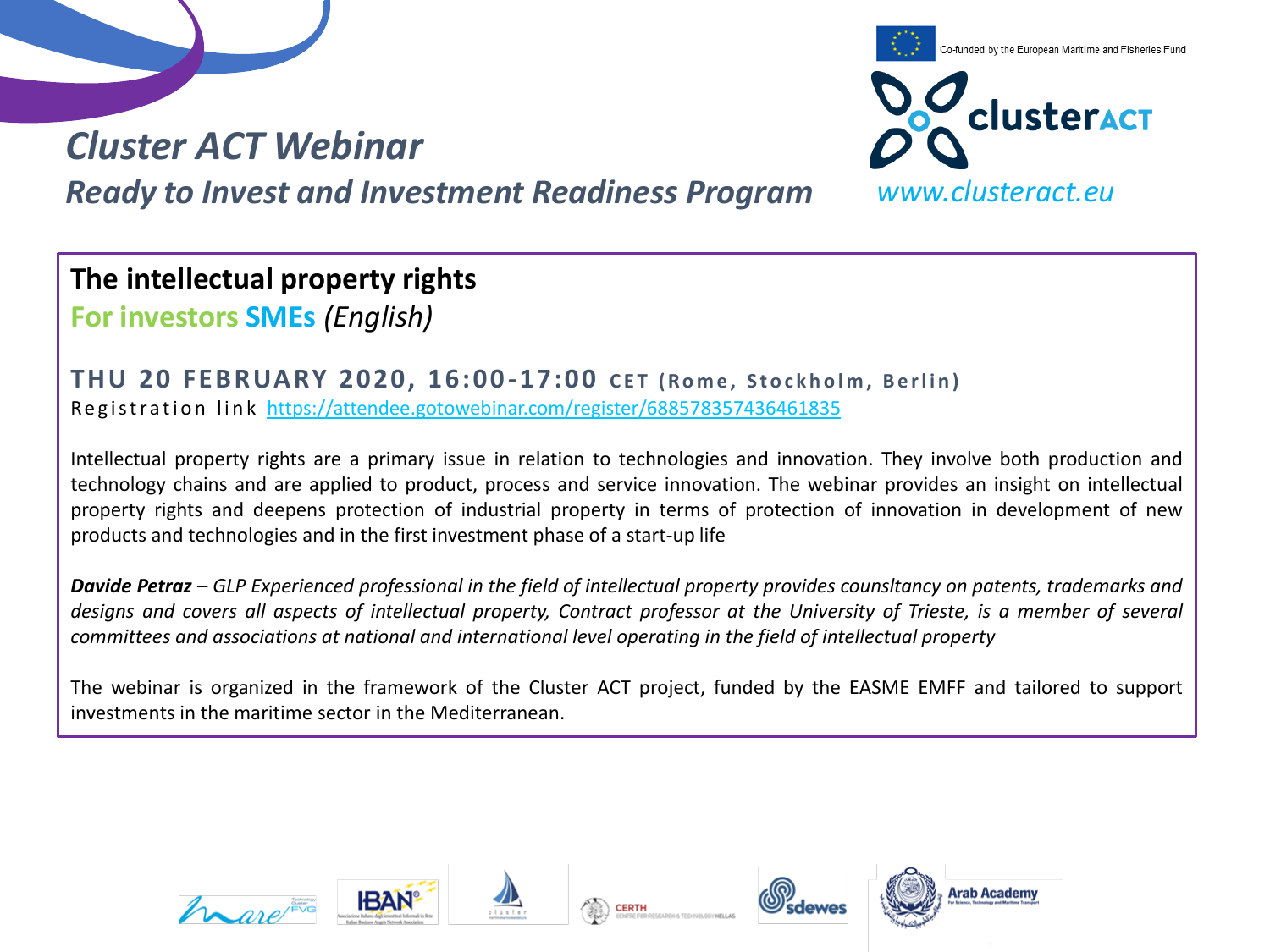### *Cluster ACT Webinar*

Co-funded by the European Maritime and Fisheries Fund **clusteract** *www.clusteract.eu*

*Ready to Invest and Investment Readiness Program*

**Ready to Ports and Marinas** 

*Trends, technologies and market insight*  **For investors** *(English)*

**WED 04 MARCH 2020, 16:00-17:00 CET (Rome, Stockholm, Berlin)** Registration link <https://attendee.gotowebinar.com/register/4170040089939867404>

An insight on ports and marinas considering the main developments from market side and technology developments that are interesting those land facilities. The webinar will be structured in two separate sessions, one dedicated to ports as hubs for goods and passengers, and another one dedicated to touristic ports, mostly known as marina, specialized in hosting and welcoming pleasure crafts and yachts. Both sessions will deepen main marked implications, developments and constraints with an eye on both technology and regulatory issues.

Sotiros Theofanis Chairman of the BoD and Managing Director, Thessaloniki Port Authority S.A.; President of EXANTAS National Port Training Institute; An internationally acknowledged expert, academic and manager in the fields of ports, freight *transportation and logistics.*

Toni Tió i Sauleda Executive President of the Barcelona Cluster Nautic, one of the best valued figures in the Spanish maritime industry. In the sail making industry for 40 years, creating his own sailmaking company Toni Tió Velas, whose products have won nine Olympic medals. Member of the Organizing Committee of the Barcelona International Boat Show, Board of Real Club *Náutico de Barcelona and part of the Organizing Committee of the regatta Copa del Rey.*

The webinar is organized in the framework of the Cluster ACT project, funded by the EASME EMFF and tailored to support investments in the maritime sector in the Mediterranean.